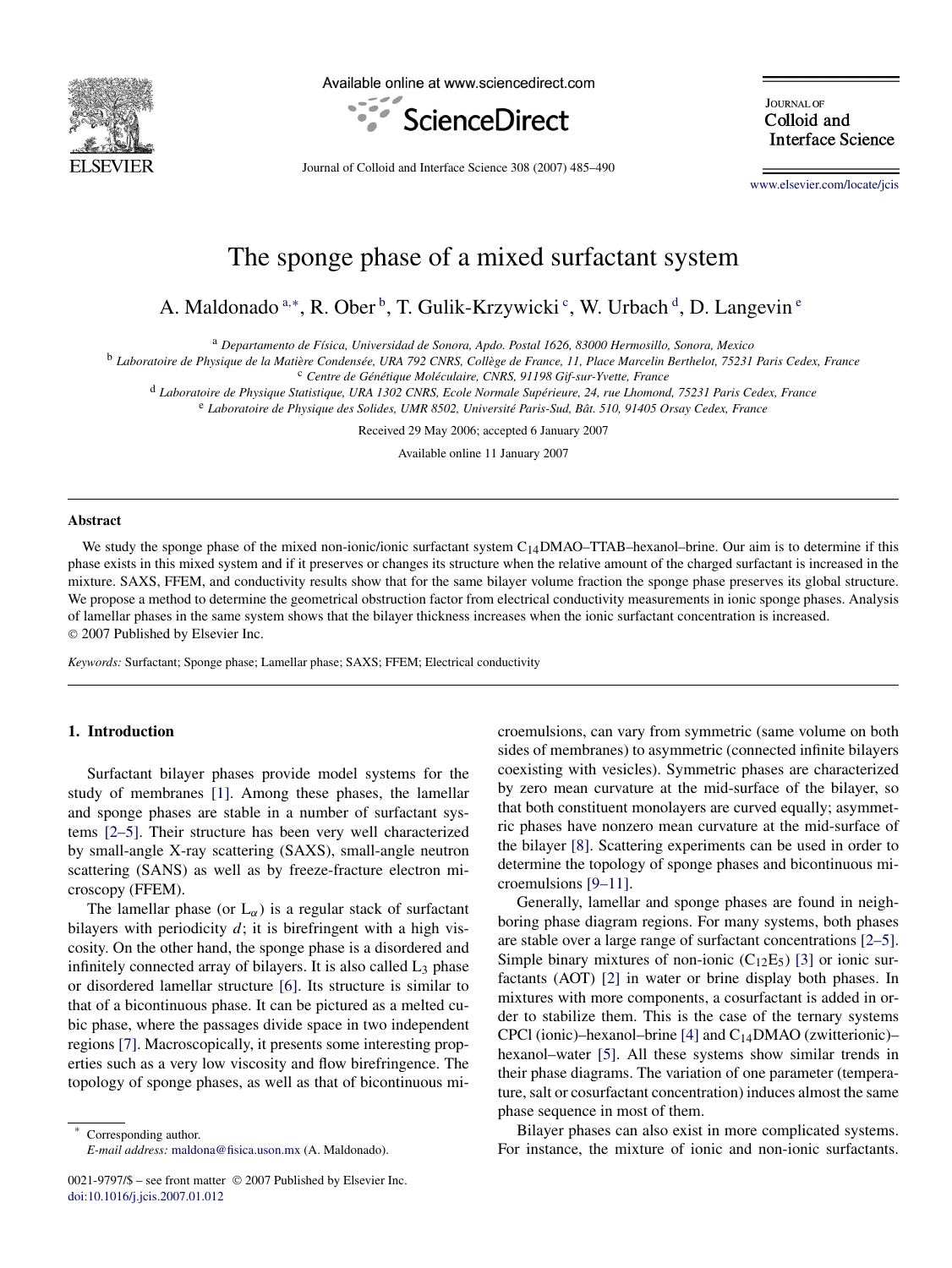<span id="page-1-0"></span>Hoffmann and co-workers have shown that  $C_{14}$ DMAO can be mixed with an ionic surfactant, TTAB, and that the same bilayer phases of the non-mixed system are produced with the pseudoternary system: mixed surfactant–hexanol–brine [\[12\],](#page-5-0) at least in the dilute regime (surfactant concentration: 100 mM; surfactant volume fraction  $\phi = V_{\text{surface}}/V_{\text{sample}} \approx 0.03$ ).

In this work, we study the sponge phase of the mixed surfactant system  $C_{14}$ DMAO–TTAB–hexanol–brine in the more concentrated regime. We explore phases with bilayer volume fractions *φ* between 0.1 and 0.4. Our aim is to determine if the sponge phase is still present at these high concentrations in the mixed system, and if it preserves or modifies its structure as the relative amount of the charged surfactant is increased in the mixture.

### **2. Experimental**

The surfactants used are: tetradecyldimethyl aminoxide (C14DMAO) which was recrystallized twice, and tetradecyltrimethyl ammonium bromide (TTAB, 99% purity) used as received.  $C_{14}$ DMAO was a gift from Dr. H. Hoffmann. TTAB was purchased from Sigma–Aldrich (99% purity). Hexanol was used as cosurfactant. We used a 60 mM NaBr brine solution as solvent. All samples were prepared with ultra-purified water.

 $C_{14}$ DMAO is a zwitterionic surfactant the phase diagram of which displays large lamellar and sponge regions when diluted in water with a short-chain alcohol as cosurfactant [\[5\].](#page-4-0) A lamellar phase is obtained with a cosurfactant/surfactant mass ratio  $r = 0.85$ . Addition of hexanol stabilizes a sponge phase  $(r = 0.9)$ . We prepared these phases with surfactant volume fractions in the range  $0.1 \le \phi \le 0.4$ . We shall designate the C14DMAO–hexanol–water system as non-mixed. At an alkaline pH, as in our experiments,  $C_{14}$ DMAO can be considered as an essentially non-ionic surfactant.

In this work, we replaced amounts of  $C_{14}$ DMAO by the cationic surfactant TTAB. The relative concentration of the ionic surfactant in the system is defined as

$$
\chi_{\rm c} = \frac{\text{[TTAB]}}{\text{[surfaceian]}}\,,
$$

where [TTAB] is the molar concentration of TTAB and [surfactant] the total surfactant molar concentration. We studied the whole range of relative concentrations, from the non-ionic system,  $\chi_c = 0$ , to the fully ionic one,  $\chi_c = 1$ . We designate the system  $[C<sub>14</sub>DMAO-TTAB]$ –hexanol–brine as the mixed system.

The sponge and lamellar phases have been studied by small angle X-ray scattering (SAXS). We use a Rigaku rotating anode source that produces the Cu $K\alpha$  lines (1.54 Å) with a fine focus (1 mm  $\times$  0.1 mm). The output was collimated by a goldplated quartz mirror. The linear detector, with 512 channels, was placed 81 cm from the sample position. The resolution of the direct beam was measured to be  $\Delta q = 0.0017 \text{ Å}^{-1}$  full width at half maximum. In these experiments the collimation corrections are negligible.

Freeze-fracture electron microscopy (FFEM) has been used to directly visualize the structure of the surfactant phases. The

samples were prepared with a 30% glycerol and 70% water mixture as solvent to avoid the formation of ice crystals. The liquid is squeezed between two thin metal plates and then plunged into liquid propane. A platinum–carbon replica is done after fracture of the cryofixed sample with a cooled knife.

Conductivity measurements were carried out with a Melstrohm apparatus (Model E518). Since the electrical conductivity of the non-mixed system is very low, an amount of salt (NaBr), equivalent to that used in the mixed system, has been added in order to measure the obstruction factor of the sponge phase. Using brine as solvent has no appreciable effect on the phase diagram of the non-ionic system.

## **3. Results and discussion**

We have prepared sponge and lamellar phases by varying the TTAB to total surfactant concentration ratio, *χ*c, between 0 and 1. We prepared these phases with bilayer volume fractions  $\phi \equiv V_{\text{surface}}/V_{\text{sample}}$  between 0.1 and 0.4. When a brine solution is used as solvent we observe the same qualitative behavior as in the non-ionic system. A birefringent, high-viscosity lamellar phase can be prepared at the appropriate cosurfactant/ surfactant ratio. Adding cosurfactant to the system induces the  $L_{\alpha}$  to  $L_3$  transition: the birefringence observed between crossed polarizers is lost and the viscosity decreases. For all the bilayer volume fractions,  $\phi$ , and relative concentrations of ionic surfactant,  $\chi_c$ , the sponge phases display the same macroscopic characteristics: they are transparent, isotropic and have low viscosity.

## *3.1. SAXS results*

The SAXS spectra of the studied sponge phases display a broad Bragg peak. The general features of the spectra are the same for all the  $TTAB/C_{14}DMAO$  relative concentrations, as shown in Fig. 1 for samples of bilayer volume fraction  $\phi$  = 0*.*15. The broadness of the peaks is due to the lack of longrange order in the sponge structure. The peak position  $q_{\text{max}}$  is



Fig. 1. SAXS spectra of sponge phases with same bilayer volume fraction,  $\phi = 0.15$ , but different relative concentrations of ionic surfactant:  $\chi_c = 0$  (circles), 0.25 (squares), 0.5 (diamonds), 0.75 (triangles), and 1 (inverted triangles).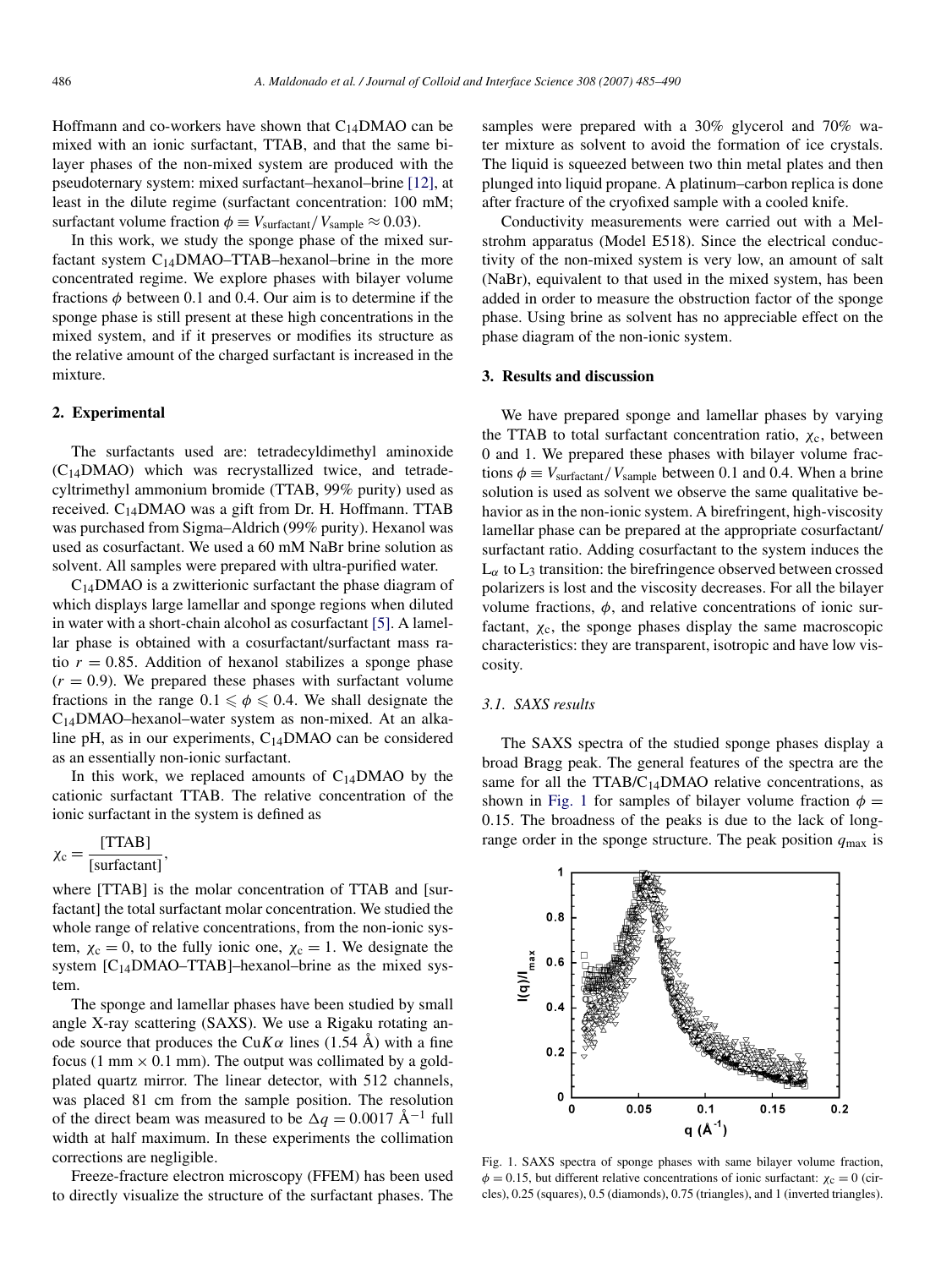<span id="page-2-0"></span>

Fig. 2. Full swelling curve for the ionic sponge phase ( $\chi_c = 1$ ). The full line is a fit to the predicted curve for symmetric sponge phases [\[8\].](#page-4-0) The broken line is a fit to the classical linear swelling law.

related to a characteristic distance *d* in the system: the mean interbilayer distance or the average passage diameter; as usual,  $d = 2\pi/q_{\text{max}}$ . In our system, the peaks are located at almost the same position [\(Fig. 1\)](#page-1-0). Thus, the mean interbilayer distance does not appreciably change with different  $\chi_c$ . For the samples of [Fig. 1,](#page-1-0) this interbilayer distance is 110 Å.

The peak position in the scattering spectra is related to the bilayer volume fraction  $\phi$  by the classical swelling law

$$
q_{\text{max}} = \alpha \frac{2\pi}{\delta} \phi,\tag{1}
$$

where  $\delta$  is the bilayer thickness and  $\alpha$  a geometrical factor whose value is in the range 1.4–1.6 [\[4,13–15\].](#page-4-0) With these values we can predict a bilayer thickness in the range 23 Å  $< \delta < 27$  Å for the samples of [Fig. 1.](#page-1-0) This prediction can be compared with the values obtained from SAXS experiments in lamellar phases.

Note that sponge phases can have a symmetric (same volume on both sides of membranes) or asymmetric (connected infinite bilayers coexisting with vesicles) topology [\[8\].](#page-4-0) The scattering spectra of both type of phases are difficult to discriminate [\[16\].](#page-5-0) However, a plot of scattering data as a function of composition allows identification of symmetric and asymmetric structures [\[8\].](#page-4-0) The form of the swelling curve, i.e., a plot of the Bragg peak position, *q*max (or the related mean interbilayer distance *d*), versus bilayer volume fraction  $\phi$ , has been used in order to show that the sponge phase of the  $C_{14}DMAO$ –hexanol– water system [\[11\],](#page-5-0) as well as that of the mixture sodium dodecyl sulfate (SDS)–pentanol–brine is symmetric [\[8\].](#page-4-0) On the other hand, the same kind of experiments have shown that the sponge phases of the systems water–dodecane–pentanol–SDS [\[8\]](#page-4-0) and DDAB–tetradecane–water [\[9\]](#page-4-0) are asymmetric. In order to assess what kind of topology we have in the ionic system, in Fig. 2 we plot the full swelling curve for  $\chi_c = 1$ . In the same figure we show a fit to the classical swelling law represented by Eq. (1) (broken line). We see that the fit is acceptable but departures can be observed in all the curve. In the same figure, we plot a fit to the curve predicted for symmetric structures by Engblom and Hyde [\[8\].](#page-4-0) The fit is very good, meaning that the sponge phases



Fig. 3. SAXS spectra of lamellar phases with the same bilayer volume fraction ( $\phi = 0.2$ ), but different composition of ionic–non-ionic surfactant. (a)  $\chi_c = 0.25$  and (b)  $\chi_c = 1$ . Note the appearance of a second Bragg peak in the fully ionic system (b). The vertical axis is in a logarithmic scale.

are of symmetrical topology. A similar result has been obtained previously for the non-ionic system [\[11\].](#page-5-0)

In the phase diagram, the sponge phase is located in the vicinity of a lamellar phase. For all surfactant volume fractions, the difference between both phases is a slightly different cosurfactant/surfactant ratio. It is reasonable to assume that both phases are composed of the same bilayers, oriented in a different way. Thus, one can obtain information about these bilayers by performing SAXS experiments in lamellar phases. All the scattering spectra of the  $L_{\alpha}$  phases (Fig. 3) display a welldefined Bragg peak, related to the mean interbilayer distance by the Bragg equation:  $d = 2\pi / q_{\text{max}}$ .

We obtained the bilayer thickness by following the swelling law of the lamellar phases, which relates *d* to the bilayer volume fraction *φ*. If one considers flat bilayers of thickness *δ*, the classical swelling law is obtained:  $d = \delta/\phi$  [\[1\].](#page-4-0) In our system, these phases can be prepared within a very large range of surfactant concentrations, allowing the swelling of the system from interlamellar distances of the order of 100 to 1000 Å. In all cases, we observed the classical linear behavior, in agreement with previous results obtained for the non-ionic system [\[11\].](#page-5-0) We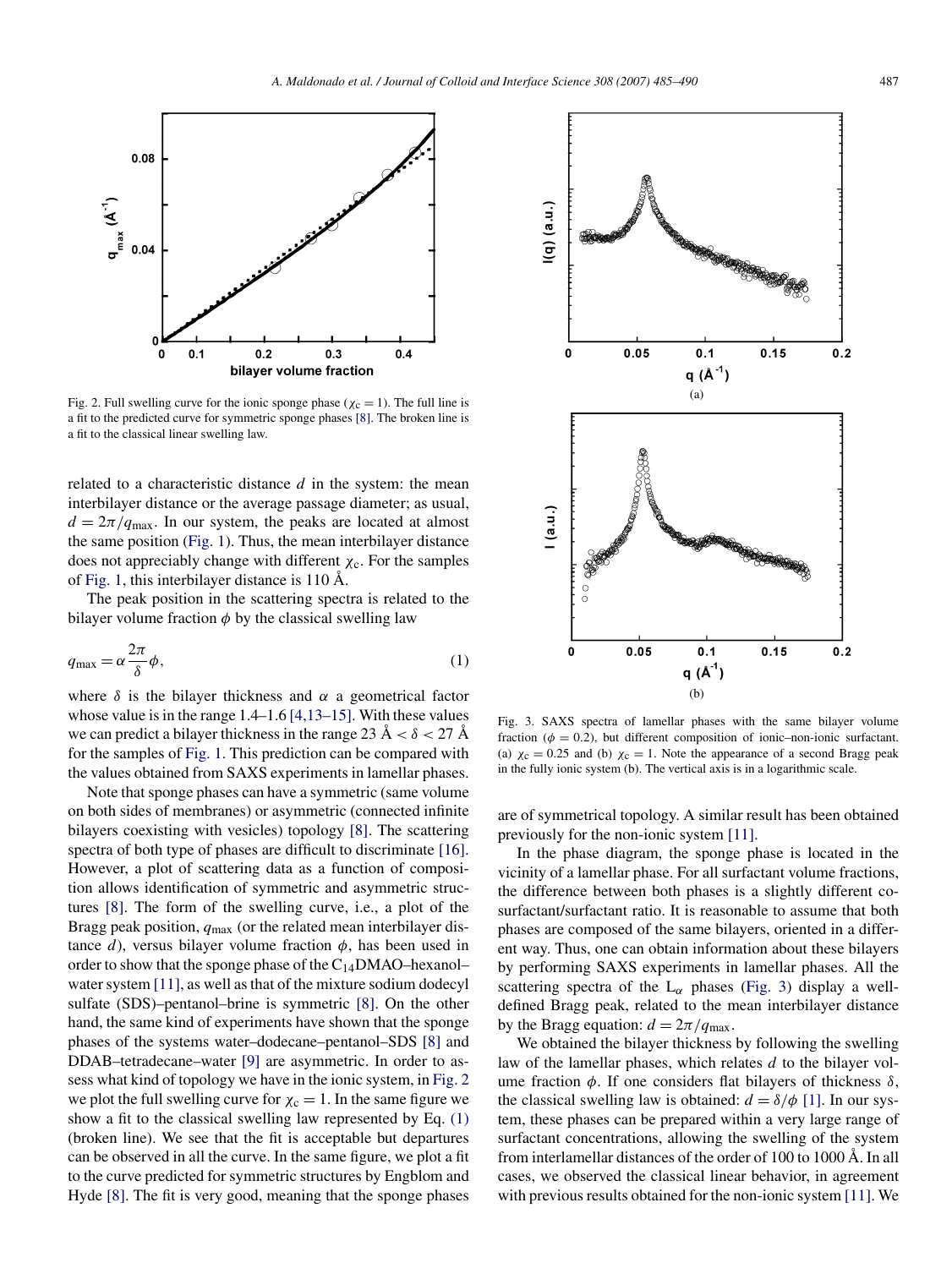<span id="page-3-0"></span>computed the swelling laws for lamellar phases with  $\chi_c = 0$ , 0.25, 0.5, 0.75, and 1, and surfactant volume fractions between  $\phi = 0.2$  and  $\phi = 0.4$ . From the theoretical fits we have extracted the bilayer thickness *δ*. The bilayer thickness changes only slightly with  $\chi_c$ . This parameter lies within  $23.8 \pm 0.5$  and  $25.4 \pm 0.2$  when  $\chi_c$  varies from 0 to 1. We see that these  $\delta$  values are in good agreement with the expected values for sponge phases  $(Eq. (1))$  $(Eq. (1))$ .

One interesting behavior of the SAXS spectra of lamellar phases is that for a fixed surfactant volume fraction, the higher is  $\chi_c$ , the sharper is the Bragg peak. This effect indicates that the bilayer stiffens when the ionic surfactant replaces the nonionic one. This conclusion is reinforced by the fact that with the higher TTAB contents, the second-order Bragg peak is observed in the SAXS spectra [\(Fig. 3b](#page-2-0)). This second-order peak is hidden in the non-ionic samples because of thermal fluctuations.

# *3.2. FFEM results*

The narrow peaks observed in the scattering spectra for the lamellar phases show unambiguously that they are formed by a regular stack of bilayers for all  $\chi_c$ . In the case of the sponge phase, we have to be more cautious before concluding that we have the same structure for all  $\chi_c$ . In fact, several lyotropic structures can generate broad correlation scattering peaks, and complementary experiments are needed in order to determine the structure of the phases.

FFEM is a technique used frequently to discriminate between possible structures in lyotropic systems. Hoffmann et al. have used it extensively in the case of the non-ionic system  $(\chi_c = 0)$  [\[5\]](#page-4-0) and in the non-screened mixed system [\[12\],](#page-5-0) where the sponge phase is unstable. In this work, we have taken freezefracture micrographs of sponge phases for  $\chi_c \neq 0$ . In all samples the solvent was a 60 mM brine solution.

In Fig. 4, we present a FFEM picture of a sponge phase with bilayer volume fraction,  $\phi = 0.15$ , and  $\chi_c = 0.65$ . The FFEM photograph reveals a typical sponge structure for both values of *χ*c. No coexistence with vesicles has been observed, meaning that the sponge phase is of symmetric topology, in agreement with the SAXS results. A similar result is observed for all the ionic surfactant concentrations, even when  $C_{14}$ DMAO is replaced completely by the ionic surfactant TTAB ( $\chi_c = 1$ ). The FFEM observations, together with the SAXS results, indicate that it is possible to obtain similar sponge phases with different ionic surfactant amounts when the solvent is a brine solution.

## *3.3. Electrical conductivity results*

Electrical conductivity experiments can give some insight into the local geometry of the bilayer structure of the sponge phase. Ion mobility is hindered by the bilayer network and thus electrical conductivity depends on the local topology. The obstruction factor *f* of an sponge phase, defined as

$$
f \equiv \frac{\sigma}{\sigma_0 (1 - \phi)},\tag{2}
$$

decreases linearly with the surfactant volume fraction *φ* [\[4\].](#page-4-0) In this equation,  $\sigma$ , the conductivity of the L<sub>3</sub> phase, is normalized by  $\sigma_0$ , the conductivity of the solvent. The factor  $(1 - \phi)$  takes into account the fact that the effective volume for ion movement is the solvent volume. In the case of the sponge phase, the value of *f* for increasingly small surfactant volume fractions ( $\phi \rightarrow 0$ ) tends to 0.6 for defect-free bilayers [\[4\].](#page-4-0) Larger values of *f* for  $\phi \rightarrow 0$  are interpreted as evidence for the appearance of holes in the membrane.

In order to know if the bilayers are decorated with pores, we have performed electrical conductivity experiments for both the non-ionic system ( $\chi_c = 0$ ) and the fully ionic one ( $\chi_c = 1$ ). Samples with different values of  $\chi_c$  should have an intermediate behavior between these two extreme cases.

In the first case, since in our experimental conditions (pH 8.5)  $C_{14}$ DMAO is a non-ionic surfactant, the electrical conductivity  $\sigma$  of the sponge phases is very low. We added an amount of salt (NaBr, 60 mM) in order to obtain measurable values of  $\sigma$ . The phase diagram is not modified by this addition, at least in the region we prepared our samples. In Fig. 5 we show the obstruction factor  $\phi$  of the non-ionic sponge phase (circles) as a function of the bilayer volume fraction. We observe a linear variation as expected. The negative slope reflects



Fig. 4. FFEM picture of a sponge phase prepared with a mixture of  $C_{14}$ DMAO and TTAB ( $\chi_c = 0.65$ ). The bilayer volume fraction is 0.15.



Fig. 5. Obstruction factors from conductivity measurements for the non-ionic (circles) and the ionic (squares) sponge phases.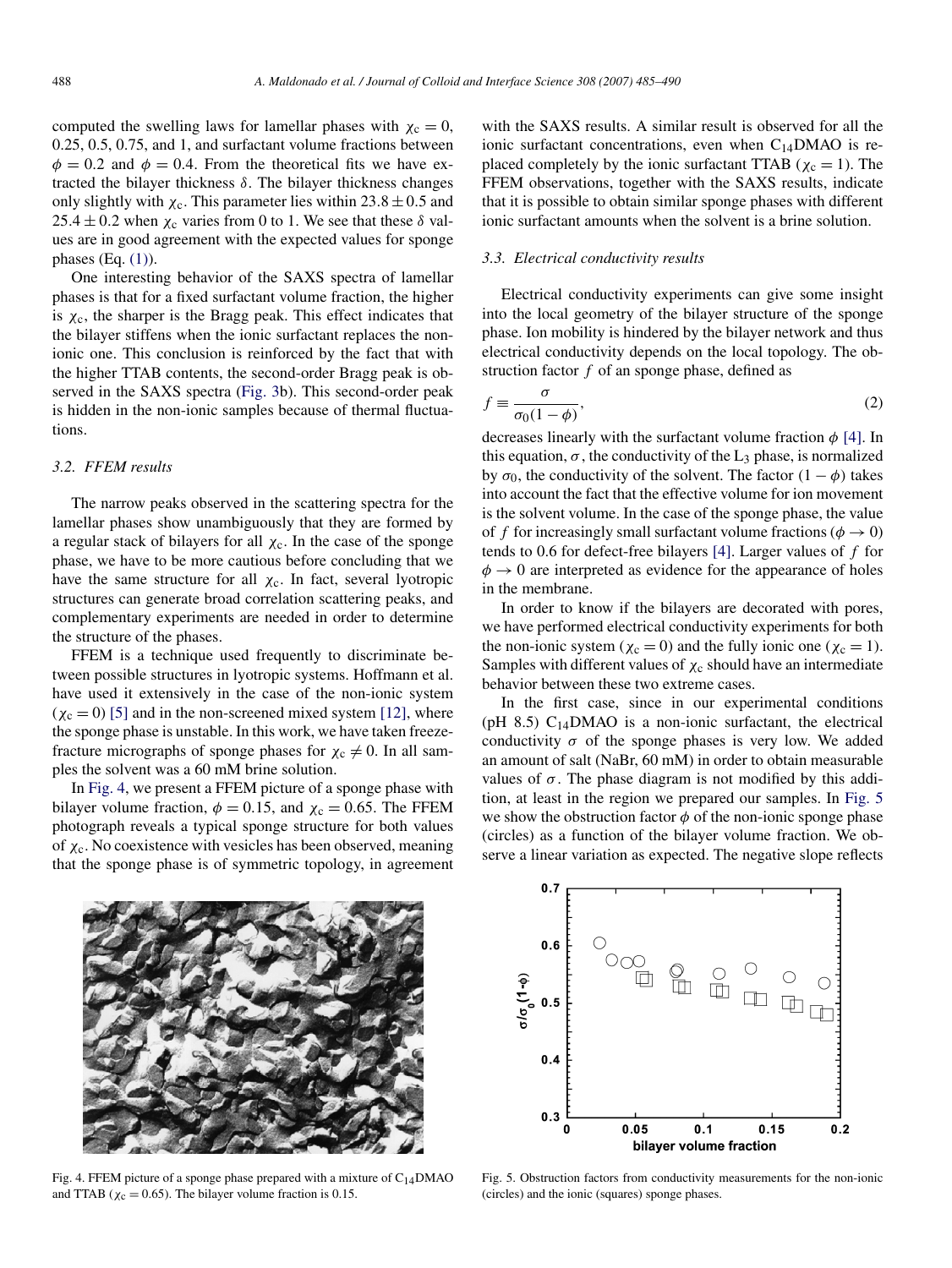<span id="page-4-0"></span>

Fig. 6. Scheme of two sponge phases with same surfactant content but different salt concentrations  $(c_1 \text{ and } c_2)$  in the solvent. By taking the difference in electrical conductivities between both phases ( $|\sigma_1 - \sigma_2|$ ), the contribution of the surfactant can be eliminated and the geometrical obstruction factor can be measured.

the decrease in ion mobility due to the increase of the surfactant volume fraction, i.e., of the number of surfactant bilayers per unit volume. Furthermore, the extrapolation to  $\phi \rightarrow 0$  gives a value near to 0.6 in favor of hole-free bilayers.

When we measure the electrical conductivity of the fully ionic sponge phase,  $\chi_c = 1$ , we must take into account the fact that the surfactant is charged. When we increase the surfactant volume fraction, we also increase the charge content (we add amphiphilic charged molecules as well as the counter-ions). Since we wanted to measure the purely geometrical obstruction factor, we performed the experiment in two steps in order to eliminate the conductivity of the ionic surfactant. We measured the electrical conductivities  $\sigma_1$  and  $\sigma_2$  of two sponge phases with the same surfactant content but different NaBr concentrations  $c_1$  and  $c_2$  (Fig. 6). As the electrical response depends linearly on the charge concentration of the system, we can decompose  $σ_1$  and  $σ_2$  in two parts:

$$
\sigma_i = \sigma^{\text{surf}} + \sigma_i^{\text{salt}},\tag{3}
$$

where  $\sigma^{\text{surf}}$  is the conductivity associated to the surfactant volume fraction, the same for both salt concentrations;  $\sigma_i^{\text{salt}}$  is the conductivity due only to the salt concentration in each case  $(i = 1, 2)$ . If we take the difference  $|\sigma_1 - \sigma_2|$ ,  $\sigma^{\text{surf}}$  is eliminated in Eq. (3) and we have a conductivity equivalent to that of a sponge phase swollen with a brine solution of salt concentration  $|c_1 - c_2|$ :

$$
\sigma_{\text{eq}} = |\sigma_1 - \sigma_2| = |\sigma_1^{\text{salt}} - \sigma_2^{\text{salt}}|.
$$
 (4)

In our experiments,  $c_1 = 100$  mM and  $c_2 = 40$  mM, thus when we take the difference, the effective conductivity is that of a sponge phase swollen with a 60 mM brine solution, and we can compare it with the previously described non-ionic case.

As expected, the electrical conductivity of the TTAB– hexanol–brine sponge phase increases with the bilayer volume fraction, for both salt concentrations 40 and 100 mM. To obtain the obstruction factor *f* we must replace  $\sigma$  in Eq. [\(2\)](#page-3-0) by  $|\sigma_1 - \sigma_2|$ ;  $\sigma_0$  must be the conductivity of a 60 mM brine solution. In [Fig. 5](#page-3-0) we also show *f* obtained by this procedure for the ionic sponge phase (squares). We see a remarkably linear behavior as expected for a sponge structure, similar to that observed in the non-ionic case. The extrapolation into  $\phi \rightarrow 0$ gives a value smaller than 0.6. We also see that for all surfactant volume fractions, the obstruction factor of the ionic system is smaller than that of the non-ionic one. These facts are probably due to electrostatic interactions between the conducting ions and the charged bilayers. Note that the electrical conductivity results [\(Fig. 5\)](#page-3-0) are an indication that the sponge phases are of symmetric topology, in agreement with the SAXS and FFEM experiments. The conductivity of asymmetric phases should be smaller due to the entrapment of ions inside the vesicles.

## **4. Conclusions**

In this paper we report experiments on the sponge phases of the mixed system C14DMAO–TTAB–hexanol–brine. We have extended a previous study of Hoffmann et al. [7] and showed that these phases can be stable in concentrated systems and at all proportions of ionic and non-ionic surfactants.

The SAXS, FFEM, and electrical conductivity experiments show that, for the same bilayer volume fraction, the sponge phases preserve the same global structure and have a symmetric topology. The only difference arises from the screened electrostatic interaction which gives rise to a bilayer thickness increasing with the ionic surfactant concentration. We proposed a method to obtain the geometrical obstruction factor *f* of ionic sponge phases from electrical conductivity measurements. The obtained *f* values are smaller for the ionic system, as compared with the non-ionic one, due to electrostatic interactions in the former.

The system characterized in this work can be used to test molecular effects arising from a variable charge density in the same lyotropic structure.

# **Acknowledgments**

The authors thank the financial support from ECOS and ANUIES (action MOOP03). A.M. thanks financial support from the Consejo Nacional de Ciencia y Tecnología-Mexico (Grant 489100-5-J 32105E).

### **References**

- [1] W.M. Gelbart, A. Ben-Shaul, D. Roux (Eds.), Micelles, Membranes, Microemulsions and Monolayers, Springer-Verlag, 1994.
- [2] B. Balinov, U. Olsson, O. Söderman, J. Phys. Chem. 95 (1991) 5931.
- [3] R. Strey, R. Shomäcker, D. Roux, F. Nallet, U. Olsson, J. Chem. Soc. Faraday Trans. 86 (12) (1990) 2253.
- [4] G. Porte, J. Marignan, P. Bassereau, R. May, J. Phys. (France) 49 (1988) 511.
- [5] C.A. Miller, M. Gradzielski, H. Hoffmann, U. Krämer, C. Thunig, Colloid Polym. Sci. 268 (1990) 1066.
- [6] C.G. Vonk, J.F. Billman, E.W. Kaler, J. Chem. Phys. 88 (6) (1988) 3970.
- [7] G. Porte, J. Appell, P. Bassereau, J. Marignan, M. Skouri, I. Billard, M. Delsanti, Physica A 176 (1991) 168.
- [8] J. Engblom, S.T. Hyde, J. Phys. II (France) 5 (1995) 171.
- [9] I.S. Barnes, P.-J. Derian, S.T. Hyde, B.W. Ninham, T.N. Zemb, J. Phys. (France) 51 (1990) 2605.
- [10] O. Abillon, B.P. Binks, D. Langevin, J. Meunier, Prog. Colloid Polym. Sci. 76 (1988) 84.